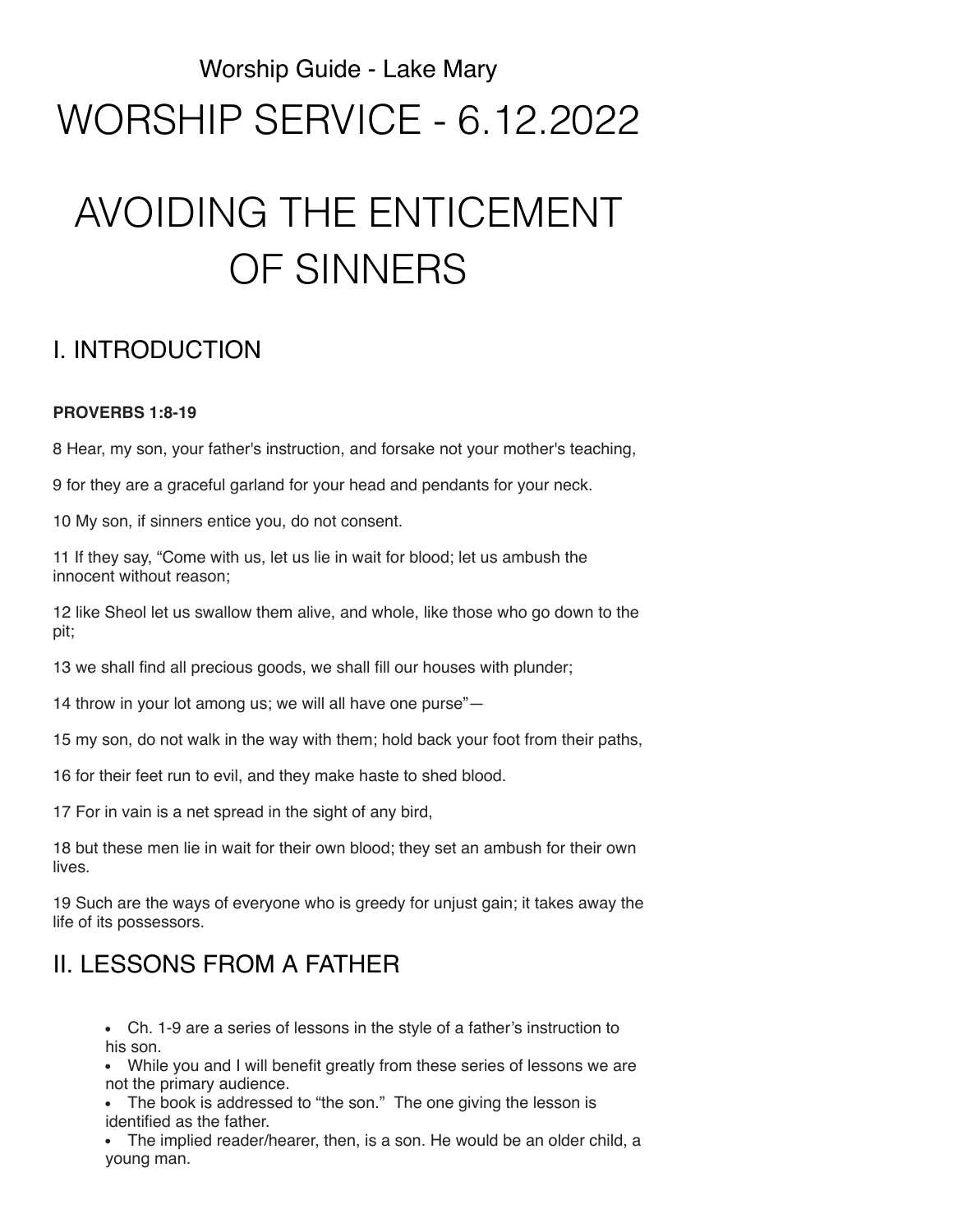- To read Proverbs correctly, we need to put ourselves in the place of the original hearer, a young man.
- That helps us to understand the nature of the advice and counsel that this first part of Proverbs is laying out.
- The lessons tend to assume the son's obedience.
- "The Path"—One of the most common metaphors that is used in this series of lessons in the first nine chapters is that of the "path," or "way."
- The path is a rich metaphor for our actions in life.
- A path is a direction with a starting point, where we currently are in life; a destination, where our path is taking us; and a fork in the road, a key moment of transition in life.
- The son has two paths that are available to him—one that is right and leads to life, and one that is wrong and leads to death.
- The son is walking on the path of life and the father is encouraging him to remain on the right path and also warning him of the dangers he will encounter along the way.
- Additionally, he will encounter two women on the way: these women are personifications of Wisdom and Folly.

#### **1. PARENTAL RESPONSIBILITIES**

8 Hear, my son, your father's instruction, and forsake not your mother's teaching,

- Wisdom begins in the home.
- The son is implored to hear and to hold on to the instruction and teaching of his parents.
- It has always been God's plan for parents to be the primary teachers of wisdom.
- **Deut. 6:6-7** And these words that I command you today shall be on your heart. 7 You shall teach them diligently to your children, and shall talk of them when you sit in your house, and when you walk by the way, and when you lie down, and when you rise.
- **Eph. 6:4** Fathers, do not provoke your children to anger, but bring them up in the discipline and instruction of the Lord.
- While the father is to have the leadership role in the home, especially spiritual leadership, both parents have an authoritative role in the instruction of their children.
- Parents, you are to be the primary educator and influencer in the lives of your children.
- Parents to you has been given the God-ordained task of teaching your children how the world works, what God expects us of, and the way of wisdom.
- Teach your children the fear of the Lord as the foundation for wisdom and teach them God's Word that contains God's best for them.
- It is your responsibility to transmit the family's spiritual inheritance.

#### **2. A CHILD'S OBEDIENCE**

- The father's plea is to not only listen to the parental instruction and teaching, but also to not abandon it when they are pressured to do so.
- While parents have the responsibility to instruct their children in God's Word and God's ways, children are commanded to obey their parents.
- **Exodus 20:12** "Honor your father and your mother, that your days may
- be long in the land that the Lord your God is giving you.
- Children are to submit to their parents because God has placed parents as an authority over them.
- They are to honor their parents by submitting to their good instruction and correction, with proper obedience.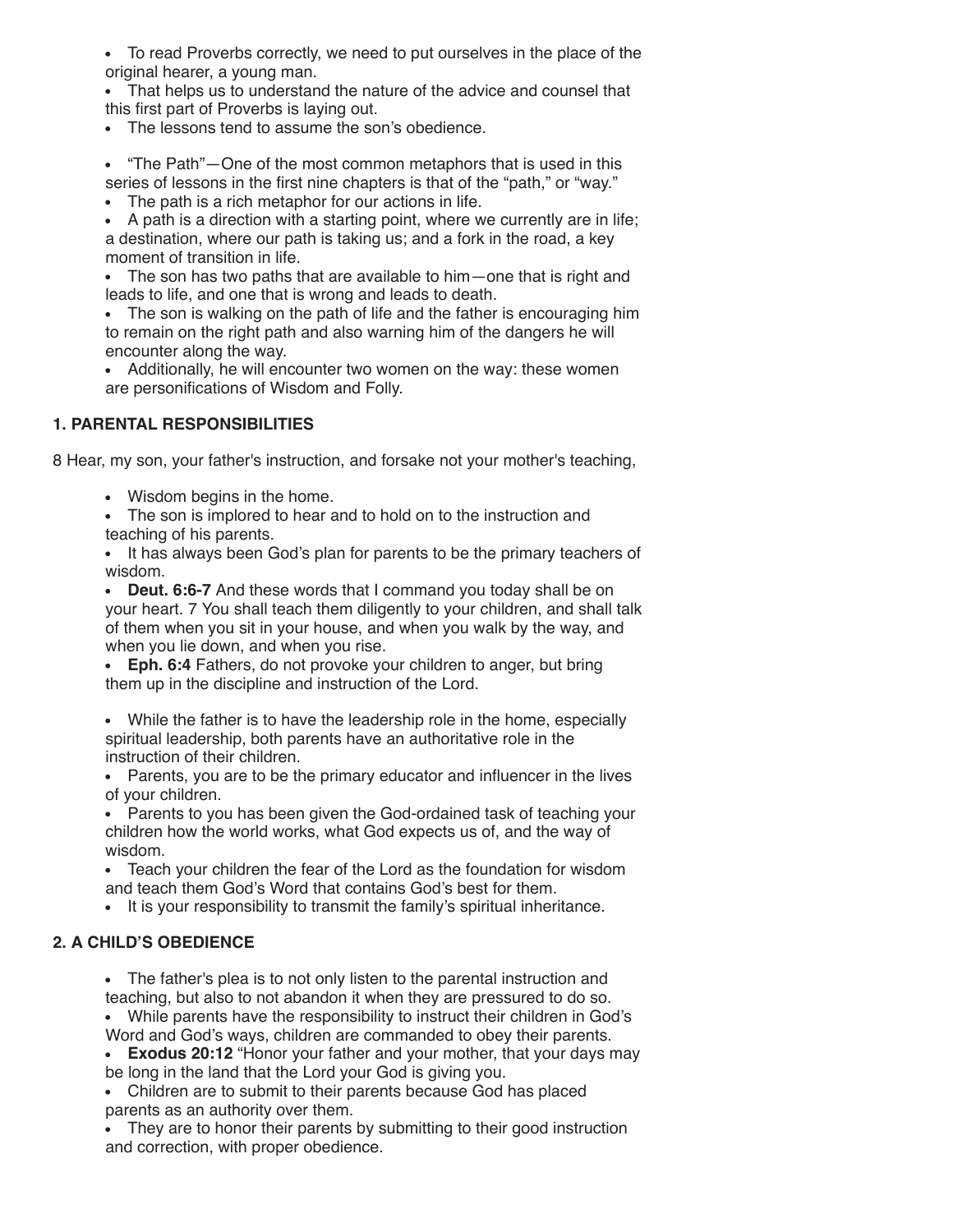Paul restates the law of God in **Ephesians 6:1** Children, obey your parents in the Lord, for this is right.

- It is right because that is God's design and intent.
- It is right because God has commanded it in his law.
- It is right because God through the gospel has enabled joyful obedience.
- Children are to obey, and parents, you must insist on it.
- Why? To allow a child to defy you and disobey you is to teach them to defy and to disobey God.

#### **3. THE ADORNMENT OF PARENTAL WISDOM**

9 for they are a graceful garland for your head and pendants for your neck.

• Herein lies the motivation for obeying the word of God and the wisdom passed on from the parents to the child.

A child who heeds his father's instructions and warnings is made attractive by their obedience to their parents.

- Wise children wear wisdom figuratively as a crown and a necklace.
- They are the adornments of parental wisdom upon the child who triumphs in life and triumphs over their enemies through obedience.
- That's the blessing the law of God confirms in the fifth commandment.
- We have Jesus as our perfect example of the obedient son.
- **Luke 2:51-52** And he went down with them and came to Nazareth and was submissive to them. And his mother treasured up all these things in her heart. 52 And Jesus increased in wisdom and in stature and in favor with God and man

## III. LESSON 1 - AVOIDING THE ENTICEMENT OF **SINNERS**

#### **1. THE SINNERS' INVITATION**

Who are the sinners?

Based on the illustration the father tells the son, sinners are the son's peers.

He is setting before the son an example of a particular temptation the son may face as he is pressured by his peer group to join their violent gang and pursue a life of crime, getting easy money through robbery, violence, and murder.

*"if sinners entice you"*  $\bullet$ 

The word "entice" comes from the same word translated as "simple" in 1:4.

The simple are the group of people that Proverbs is aimed at. They are the naive, the ignorant, the immature, the gullible.

To "entice" then means to be easily persuaded.

If the son is gullible, he may be enticed through deception or pressure from these misfits

The father's instruction to the son here is clear, if sinners tempt you to go against wisdom, to do something contrary to God's Word, do not consent.

"Do not consent" means to be unwilling to go along with, to not even be disposed to going along with, or to not even want to go along with.

#### **2. THE SINNERS' TEMPTATION**

11 If they say, "Come with us,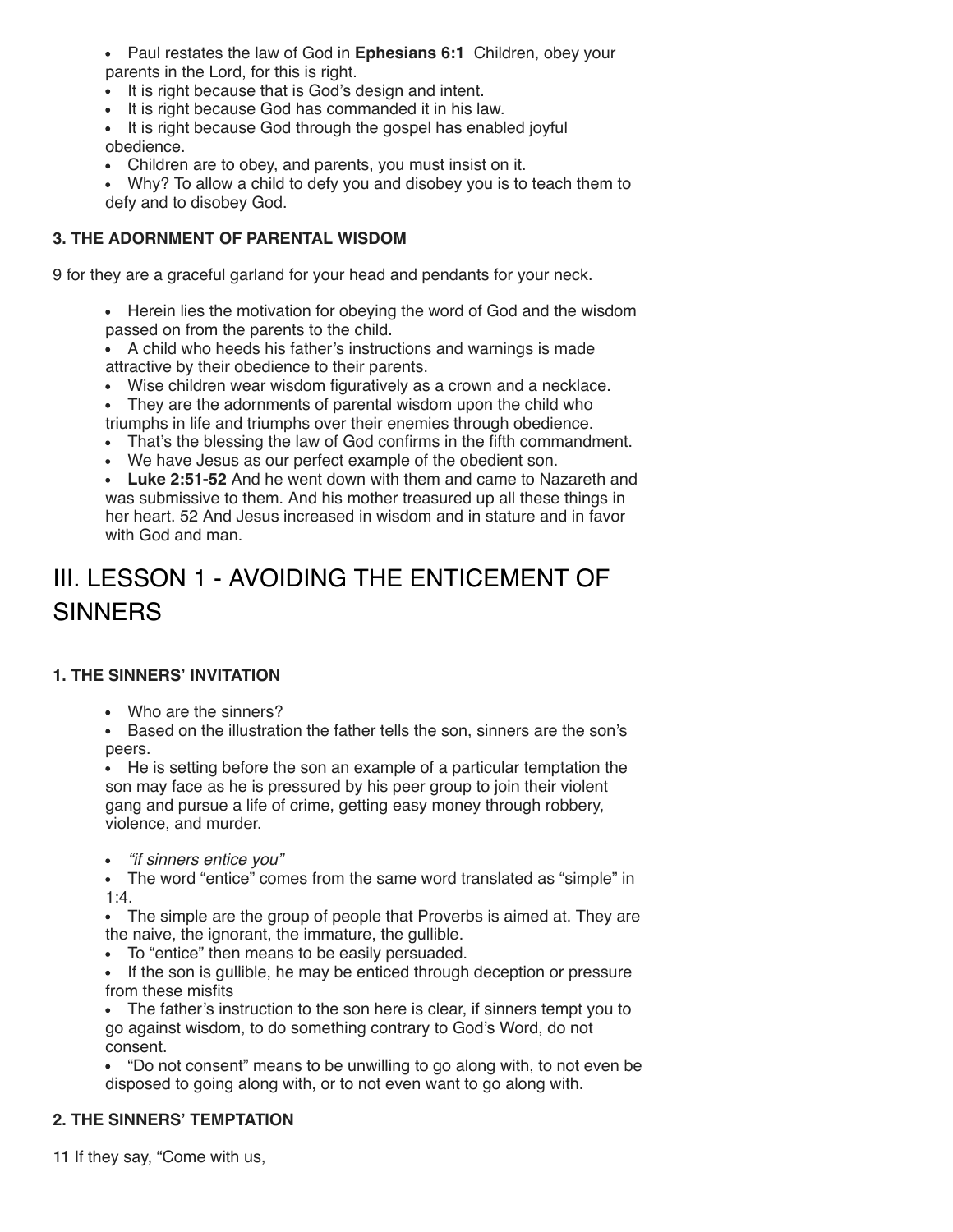The father lays out the form the temptation may take along with the promises it makes.

Our children, our youth, face enormous pressure and temptation from the world today.

- This is the call of the world, "Come with us…"
- It lures, seduces, beckons our children and youth to go down a different path.

We all face a similar temptation that challenges our allegiance to God and His Word.

- Young people need to beware of friends who offer identity or demand a certain loyalty that competes with that of their families.
- 1 Cor. 15:33 Do not be deceived: "Bad company ruins good morals."

An implicit message in this first lesson is a reminder of the influence that your circle of friends will have upon your character and your reputation.

A young person's primary social group and influence should be the family and not their peers.

v11-14 Here is the crux of the temptation dangled before the son,

- 11 If they say, "Come with us, let us lie in wait for blood; let us ambush the innocent without reason;
- 12 like Sheol let us swallow them alive, and whole, like those who go down to the pit;

13 we shall find all precious goods, we shall fill our houses with plunder;

• 14 throw in your lot among us; we will all have one purse"—

The enticement is to join the violent gang through the promise of financial gain: "we shall find all precious goods, we shall fill our houses with plunder."

• There is also the promise of community: "throw in your lot among us; we will all have one purse."

- The gang promises easy money.
- What's motivating them—greed and lawless behavior.

#### **3. THE SINNERS' DESTRUCTION**

V15-19 my son, do not walk in the way with them; hold back your foot from their paths,

16 for their feet run to evil, and they make haste to shed blood.

17 For in vain is a net spread in the sight of any bird,

18 but these men lie in wait for their own blood; they set an ambush for their own lives.

- Why is it devastating to take the path of those greedy for unjust gain?
- Because the outcome is bloodshed, death.

Not just the blood of their victims that they shed, but they also shed their own blood.

- The sinners say "*let us lie in wait for blood"* (v11)
- The sinners "*make haste to shed blood*." (v16)
- The sinners *"lie in wait for their own blood.*" (V18)

They are waiting to ambush others but they themselves are ambushed (V11,18).

Even a bird knows better than to step into an obvious trap, one that is not camouflaged. These fools are dumber than birds. Sooner or later, their sins will catch up with them and ensnare them.